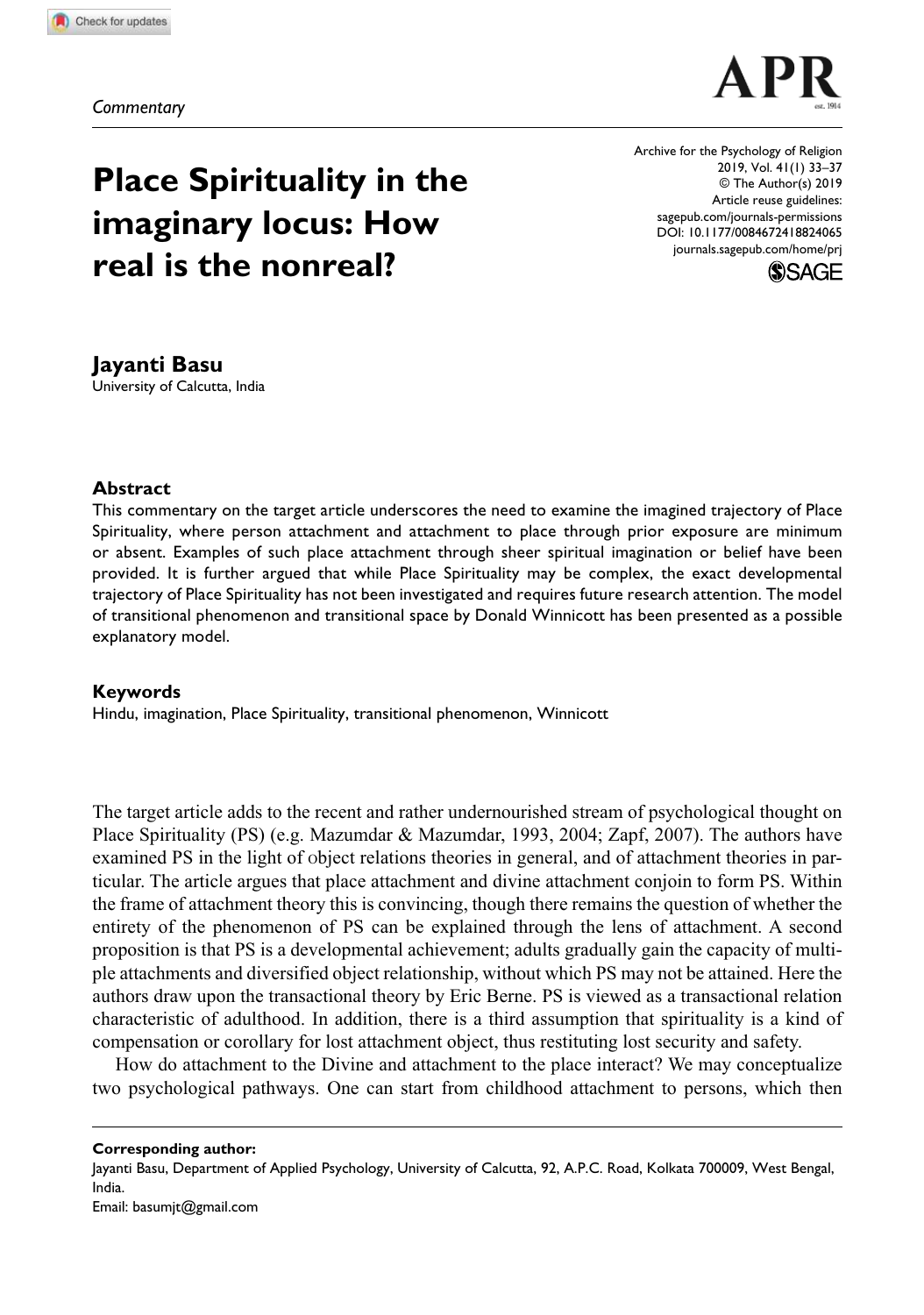attaches to the place associated with the person, and subsequently, owing to special life circumstances (perhaps looking for safety and security), the place becomes connected to the Divine. Alternately, one can begin from the divine attachment itself; in other words, the Divine may be the original object of attachment, and not any person or place. Subsequently the symbolic value of the place in connection to the Divine may generate PS. In the first pathway one moves from person to spirituality via the place. In the second pathway, one moves from spirituality to place. Here, cognition takes a different dimension from the beginning, imagination and core beliefs playing the crucial role. The target article keeps open both possibilities, but the examples (e.g. the terror attack in Paris in 2015) and elaborations indicate a greater emphasis on the first pathway. Another related implicit assumption in the article is that PS requires direct experience of the place, that is, the place of attachment must have been experienced in reality by the individual at some point of time. This assumption is not eloquently stated, but hinted at variously, although the symbolic and abstract value of spirituality in changing the meaning of place has also been cursorily mentioned.

In my rejoinder, I will elaborate the second pathway from divine attachment to place attachment. I draw from some secondary source material from Hindu literature, and Indian religious history and practices. My submission is that PS may take a symbolic and imaginary form without any real prior contact with the place or even any person, and that this dynamic trajectory requires explanatory effort from a psychological perspective. I present three categories of examples to support my argument. The first category refers to the spontaneous place attachment of famous spiritual leaders, who seem to be attached, almost intrinsically, to certain places owing to their spiritual valence. I shall present specific examples from the life of Shri Caitanya (1486–1534), the mystic saint, devotee of Lord Krishna, and the acclaimed pioneer of the Medieval *Bhakti* (devotion) movement in India about 500 years ago. The second category reflects the place attachment of mass devotion and vigorous action including violence: the cultural or political campaign about the religio-spiritual significance of the place renders the place as an object of attachment without any known personal association. A specific example from India may be that of the riots in Ayodhya in 1992. The third category of example refers to the pain and austerity undertaken by devotees during any pilgrimage; I will describe a personal experience from the Amarnath trek I made in 2014.

When Shri Caitanya left his home as a "*sannyasi*" or a religious mendicant, he was visualizing and almost experiencing the love between Krishna, the supreme God for the Vaishnava sect, and his consort Radha in Vrindaban. This love story is a religious myth illustrated in the Vaishnava texts, interpreted variously from the angles of mundane illicit sexuality to deep spiritual and intellectual meaning. At that time, Vrindaban was not a regular place of pilgrimage and the places in Vrindaban mentioned in the texts depicting life events of Krishna and Radha were not identified. Caitanya was so keen to visit Vrindaban, the abode of Krishna and Radha, that he practically lost all sense of reality. After a number of failed attempts, he reached Vrindaban, pining for the place throughout. He also sent the most knowledgeable six *goswamis* (stalwart followers) to Vrindaban. Caitanya and his *goswamis* are said to identify, through intuitive meditation, the secret and sacred places of Vrindaban (Swami Prabhupada, 1975). The reading of the life of Shri Caitanya, written by his contemporaries and later by the Vaishnava scholars, indicates his intense attachment to Vrindaban, which he had never visited except in his mind's eye (Ghosh, 1950). So place attachment may come through sheer imagination of a place associated with one's devotional object. Sarbadhikary (2015) presents narratives of modern devotees, illustrating the psychologically intense significance of attachment to the secret and sacred Vrindaban (whether in person or in imagination) among the Vaishnavas up to the present.

Throughout the history of the world, people have killed and have been killed for a place imagined to be of transcendental significance. We may take, as an example, the relatively recent and inglorious Hindu–Muslim riots in Ayodhya, whose repercussion still reverberates in Indian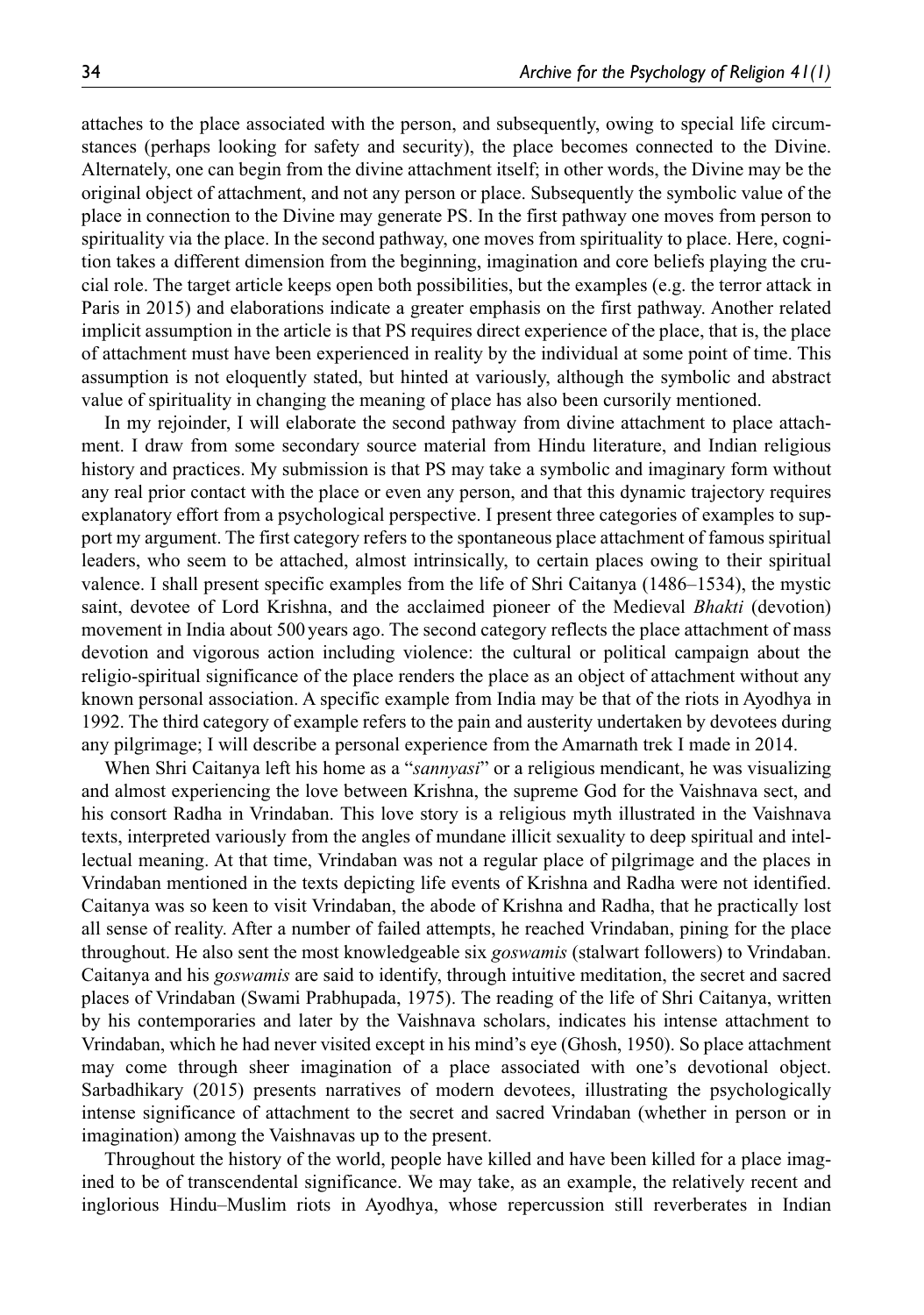politics. An old controversy was re-raised regarding a mosque in the name of the Muslim ruler Babar in Ayodhya. A section of the Hindus believed that the mosque was built above the place where Rama, the Hindu icon of Lord Vishnu, was born about 7000 or more years ago. The common people, who had perhaps never consciously bothered about the *Ramjanambhumi* (the birthplace of Rama) but identified with a certain religio-political idealism, flocked in from all over India to rebuild the Rama temple in that very place through *Kar seva* (voluntary service). There ensued uncontrolled violence, and the episode resulted in demolition of the existing mosque, death of a number of men, and the aftermath of many subsequent riots and massacres, thus contributing a potently vicious issue to Indian inter-religious relations. Of course, mob psychology and the sheer political intention of a handful of persons, as revealed by later investigation, were involved in the riot process. But my present intention is not to highlight the political motives, rather, in connection with place attachment, I want to focus on the motives and decision process of the common people to come all the way via all sorts of transport and even on foot to Ayodhya, a place which they have never visited, to donate their labor and, if needed, life. For the politically naïve but nonetheless rioter *Kar sevaks*, the symbolic value of Rama's birthplace was made intense through their imagination and belief system.

The third example comes from what I witnessed in 2014 during my own trek to Amarnath, a famous Shiva temple situated in Jammu and Kashmir, high up in the Himalayas (3888 m above sea level). The *Shiva lingam* here is made naturally from ice. It is a moderately difficult 2–3-day trek of about 31 km, with vast stretches of big boulders to be crossed in places and the last 6 km often being covered with slippery snow. There I saw a young person around his 30s, carrying his crippled old mother on his back. Upon my query, it was revealed that at some early stage of her life the lady had pledged to visit Amarnath, but could not fulfill her promise. It was now a family decision that she must visit the place before she died, and the son was simply helping her to do what she must do. This young man was not a local accustomed to walking on the mountains, but came from the plains. Yet he had so far survived this feat of walking on the rugged mountain slopes and snow and then up the 300-odd steps to the temple with his mother on his back. The strong sense of sacredness of the place and the conviction that the vow to visit the place could not be broken enabled him to go beyond his body's normal ability, and his mother also felt that a visit to this place was more important than her son's troubles.

In all the above instances, PS was not associated with attachment to the place through prior exposure, nor was it a palpable example of safety and security per se. In none of the above examples can one see the initial special attachment to a person, or subsequent loss of a special person. The second and third examples are essentially culturally endorsed phenomena. The first example is also discerned among many saints of other religions. On the basis of these examples, I submit that we need to critically consider those cases where imagined attachment to a specific form of Divine being and belief in a place being associated with that being results in unusually intense PS, often resulting in apparently irrational and passionate behavior. I may further venture that this inversion of perspective requires looking at "imagined" experiences with a Divine being, and the resulting attachment to the imaginary locus of the same Divine being (Krishna, Rama, or Shiva in the above examples), as a subjective phenomenon equally as "real" as the experience and attachment to an objectively real person and place.

Scannell and Gifford (2010) presented the tripartite model of place attachment, including person, process, and place. Personal characteristics for place attachment are discussed in terms of individual versus collective. Process characteristics are constituted of affective and cognitive aspects. In terms of place characteristics, emphasis is put on the social and physical dimensions of place. Other authors have emphasized aesthetic or architectural aspects of the place of attachment (Birch & Sinclair, 2013; Najafi & Mustafa Kamal, 2014). The three categories of examples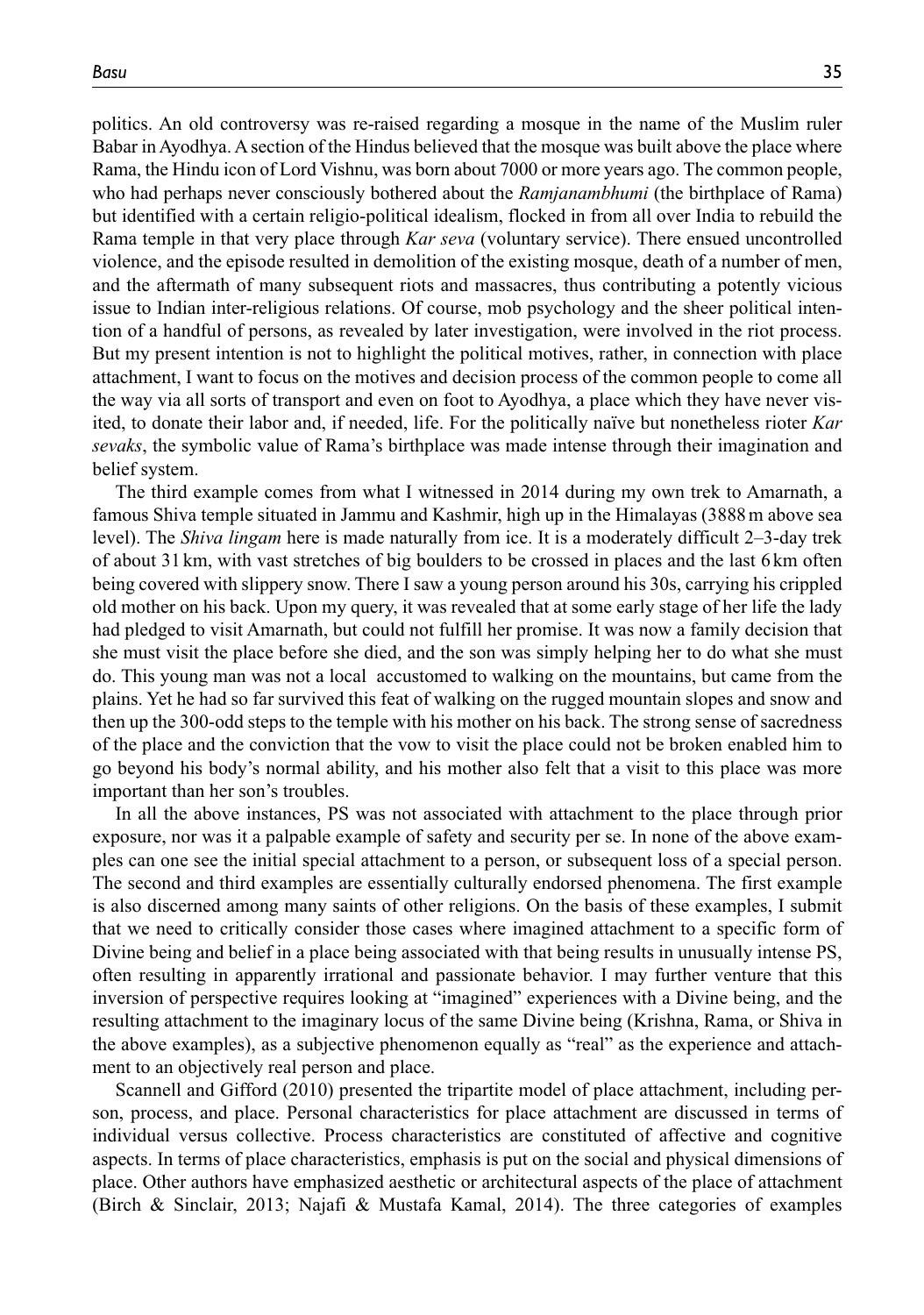presented above may be re-examined to highlight another place characteristic that enables the intense place attachment. Apart from the social and physical dimensions, certain places in all religions have a potent imaginary sacredness and believed association with certain mythical or historical events. This sacredness, transmitted through generations and transformed into a powerful symbol, may facilitate PS in individuals or in the mass.

Arguing on the psychological validity of the imagined, I would further comment on the generalizability of the claim in the target article that PS is indeed the representation of a higher developmental stage. I agree with the authors that PS is more complex than perhaps the simpler bond formation of the infant; but the target article does not clearly illustrate what level of cognitive development is needed to form the complex association between place and spirituality. Reading about the lives of exemplary devotees and leaders of all religions, it seems that at least for some of them, PS developed in early childhood. One possibility is that PS is a specific cognitive-affective experience that starts quite early—the mother's lap, the home, the place for personal or group worship, or the motherland being examples of such transcendental space. Sacredness is, indeed, an integral part of such attachment (Mazumdar & Mazumdar, 1993, 2004). Theoretically speaking, the sense of sacredness may be viewed as a part of the child's moral development, and may appear in its rudimentary form as soon as goodness and evil can be conceptualized by the child. Indeed the sense of sacredness is considered under the moral foundations theory (Graham & Haidt, 2012). However, as the child acquires greater expressive skills and the ability to differentiate between possible situations, the PS may be further elaborated, differentiated, and woven into a complex pattern. As the authors of the target article underscore, the developmental study of PS may be one extremely interesting domain of further research. Such study needs to be conducted with both real and imagined places.

One can consider drawing upon Donald Winnicott's notion of "Transitional object and transitional phenomenon" (Winnicott, 1953) in connection with the spirituality of an imagined locus. Winnicott argued that the infant gets attached to some symbolic object, like a teddy bear or a piece of cloth, which becomes the zone of comfort for the child. However, the role of the transitional object is far beyond such comfort; the same transitional phenomenon becomes closely associated with self development, especially in the context of symbol formation and attachment to symbols. In Winnicott's understanding, transitional objects function as a mediator between the subjective and objective worlds, and may be utilized during engagement of the self in play, religious experiences, and different sorts of grey areas between the real and the nonreal, between the "me" and "not me" (Winnicott, 1971). Ambiguities can be tolerated well in the transitional space, and symbolism, pleasure, ecstasy, and constructive movement away from the defined reality is possible within this space. Thus in one sense, it is a developmental stage; in another sense, it is the source of transcendental pleasure in life in the form of play, creativity, and love.

I wonder whether the place imbibed by spirituality may be conceptualized as a transitional space, where the self can give free rein to the imagination. The healthy use of transitional space may be creative, and the opposite may be pathological. Indeed, we may observe that plenty of passionate good and evil activities have taken place in the world in the context of one imagined place of intense attachment: the place is called heaven.

However, although we have suggested that Winnicott's views may be applied to explain PS, we must keep in mind a fundamental difference between any Western tradition and the Hindu tradition. This relates to the juxtaposition of attachment and detachment. In the West, attachment is viewed as a developmental/clinical phenomenon, tied to everyday experiences of the infant and the growing child. In the Eastern perspective, attachment is a phenomenon that is a step to a deeper detachment. Attachment is, in different Hindu traditions, a state of mind sometimes to be avoided